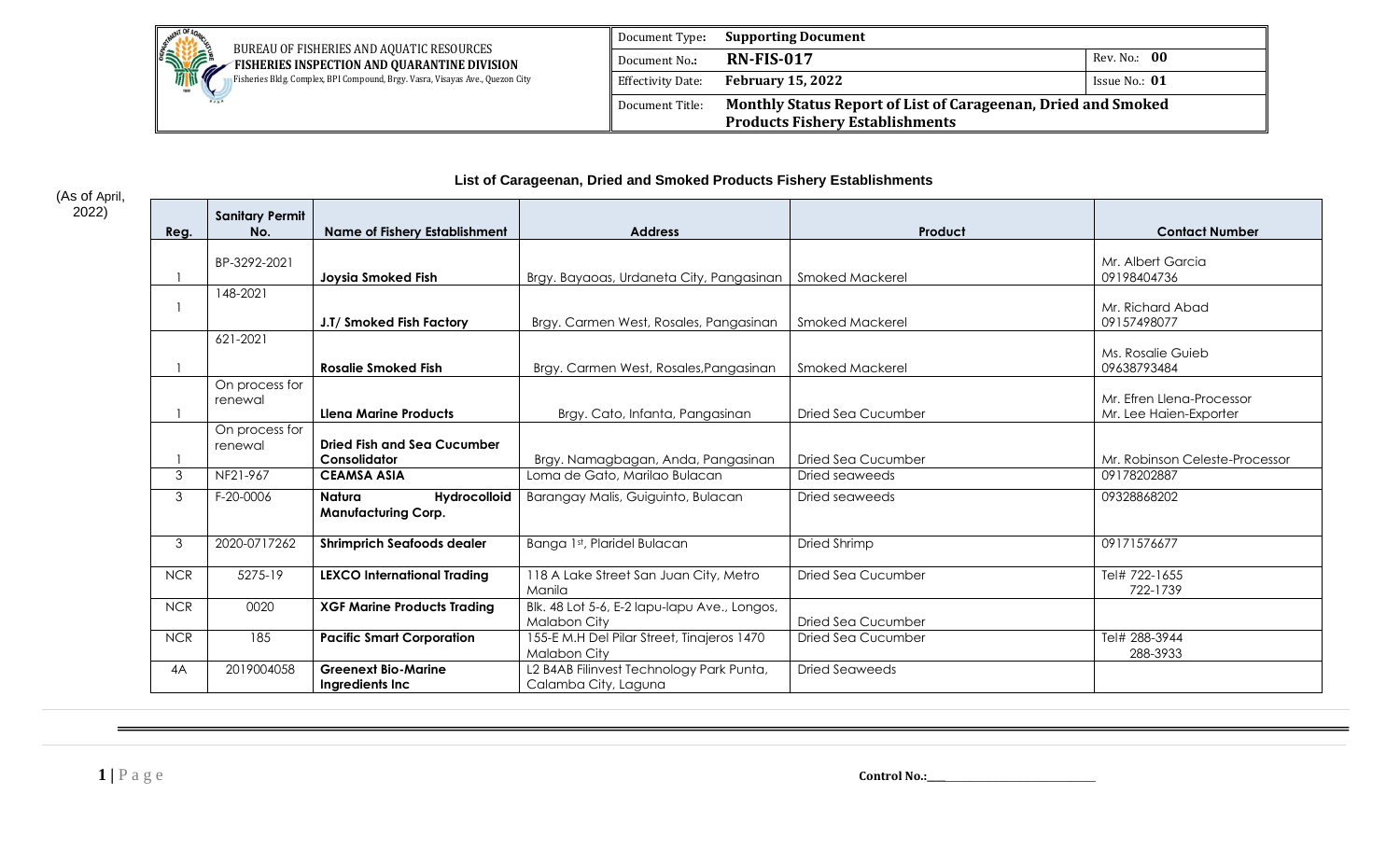

**BUREAU OF FISHERIES AND AQUATIC RESOURCES EXAMPLE FISHERIES INSPECTION AND QUARANTINE DIVISION** Fisheries Bldg. Complex, BPI Compound, Brgy. Vasra, Visayas Ave., Quezon City

| Document Type:           | <b>Supporting Document</b>                                                                              |                 |  |  |
|--------------------------|---------------------------------------------------------------------------------------------------------|-----------------|--|--|
| Document No.:            | <b>RN-FIS-017</b>                                                                                       | Rev. No.: 00    |  |  |
| <b>Effectivity Date:</b> | <b>February 15, 2022</b>                                                                                | Issue No.: $01$ |  |  |
| Document Title:          | Monthly Status Report of List of Carageenan, Dried and Smoked<br><b>Products Fishery Establishments</b> |                 |  |  |

| Block 1, Lot 10 Mount View Industrial<br>Dried Seaweeds<br>Tel# (02) 8 856-3838  |
|----------------------------------------------------------------------------------|
| Complex, Carmona Cavite<br><b>Refined Carageenan</b>                             |
| Room 614 Noah's Ark Building, Escolta<br>Cell# 09425293059<br>Dried Sea Cucumber |
| Street, Brgy. 300 Santa Cruz, Manila                                             |
| Re: Bacoor Cavite Warehouse                                                      |
| Canlubang Industrial Estate, Canlubang,<br>Darl Trinidad Palma                   |
| CAlamba, Laguna<br><b>Dried Seaweeds</b><br>logistics@marcelcarrageenan.com      |
| Lot 5 & 6 Block 2, Las Pinas - Talaba,<br>Araceli Wong                           |
| 02-846-6482<br>Diversion Road Sitio Lunos, Talaba,<br>Dried seaweeds             |
| Baccor, cavite<br>Dried Cucumber<br>oapecavite@gmail.com                         |
|                                                                                  |
| Sheila Marie Gaarcia                                                             |
| 09773501671                                                                      |
| Tel # (049) 502-5076                                                             |
| Purok 2, Unit A, Denson Bldg. Parian,<br>Dried Shrimp<br>michelle@ffpi-ph.com    |
| Calamba City, Laguna                                                             |
|                                                                                  |
| Stitio Sinamay, Baragay. 1, Coron<br><b>Dried Sea Cucumber</b>                   |
| 09092507620/09271625235                                                          |
| Brgy. San Pedro, Puerto Princesa City,<br><b>Dried Sea Cucumber</b>              |
|                                                                                  |
| Purok Trece Y Media Brgy. Taloc, Bago<br>Vacuum-packed dried salted fish:        |
| Whole eviscerated                                                                |
| City, Negros Occidental                                                          |
| -Herring, Roundscad, Mackerel                                                    |
| <b>Butterfly cut eviscerated</b>                                                 |
| -Rounscad, Mackerel, Threadfin bream                                             |
| Hiccor Compound, Araneta St. Singcang<br>Vacuum-packed salted fish:              |
| Whole eviscerated<br><b>Bacolod City, Negros Occidental</b>                      |
| -Sardines, Herring, Mackerel, Roundscad,                                         |
| Yellow trevally, & slipmouth                                                     |
| Head-on, butterfly cut                                                           |
|                                                                                  |
| -Herring, Mackerel, Roundscad, Yellow trevally                                   |
|                                                                                  |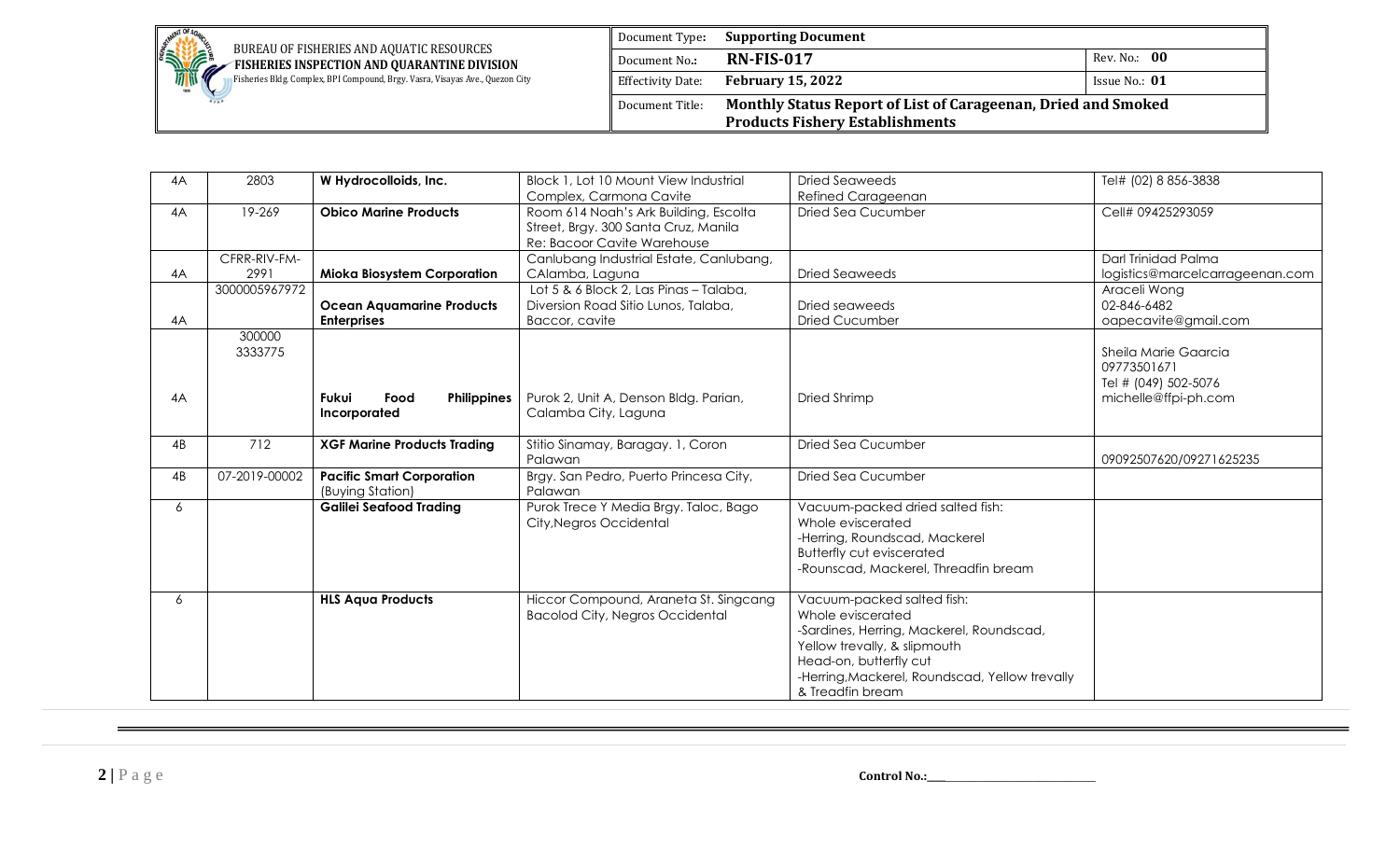

|      |               | New wave Exporters Inc.              | Block 2 Lot12 Phase1 Gardenville Subd.   | Dried salted fish:                               |                               |
|------|---------------|--------------------------------------|------------------------------------------|--------------------------------------------------|-------------------------------|
|      |               |                                      | Brgy. Tangub BacolodCity, Negros         | Herring (tunsoy) fully eviscerated               |                               |
|      |               |                                      | Occidental                               | Shortfin scad(galunggong) butterfly cut          |                               |
|      |               |                                      |                                          | Vacuum-packeddriedsalted fish:                   |                               |
|      |               |                                      |                                          | -Whole eviscerated sardines and ponyfish         |                               |
|      |               |                                      |                                          | -Head-on, butterfly cut (Meckerel, Treadfin      |                               |
|      |               |                                      |                                          | bream, Roundscad, Yellowstripe scad & Mullet)    |                               |
|      | 4391          | <b>Royal Algaculture Corporation</b> | Aniceto Seno Ext., Tipolo, Mandaue City, |                                                  |                               |
|      |               |                                      | Cebu                                     | <b>Raw Dried Seaweeds</b>                        |                               |
|      |               |                                      |                                          | Assorted Dried Salted Fish (Rabbit Fish,         |                               |
|      |               |                                      |                                          | Threadfin bream, Silverfish, Herring, Round      |                               |
|      |               |                                      |                                          | scad, Sardines, Pony fish, finlet scad, Mackerel | Arlyn Boncales                |
|      | 3000001928124 | <b>PFL Export Trading</b>            | San Isidro, San Miguel, Bohol            | and Cephalopods)                                 | Tel#(32)422-5788              |
|      |               |                                      |                                          | Dried Fish Products (Yellowtail, Anchovy, Shell  | 422-8456                      |
|      |               |                                      |                                          | meat)                                            |                               |
|      | 1805874       | <b>Ocean Aquamarine Products</b>     |                                          |                                                  |                               |
| 9    |               | <b>Enterprises</b>                   | Mayor Jaldon St., Canelar Zamboanga      | Dried Sea Cucumber                               |                               |
|      |               | (Buying Station)                     | City                                     |                                                  |                               |
|      | 1004-2020     | C and G Resource Philkor             | Brgy. San Luis, Gingoog City, Misamis    |                                                  |                               |
| 10   |               | Trading                              | Oriental                                 | Dried Seaweeds                                   |                               |
|      |               |                                      | Dr. 3 hermanos Bldg., Sta. Ana Wharf,    |                                                  |                               |
| 11   |               | <b>Haeryong Marine Products</b>      | Davao City                               | Dried Sea Cucumber                               | Marites B. Lee (082) 225-4403 |
| ARMM | 123           | <b>PS Marine Product</b>             | Tubig Mampallan, Bongao, Tawi-tawi       | Dried Sea Cucumber                               | Cell#09399023907              |
|      |               | (Buying Station)                     |                                          |                                                  |                               |

 **Total = 28**

 **Prepared by:**

 **EVA P. MALINAO**

**Noted by:**

**DENNIS E. TIOTANGCO Chief, FIS**

**3** | **P** a g e **control No.:\_\_\_\_\_\_\_\_\_\_\_\_\_\_\_\_\_\_\_\_\_\_\_**